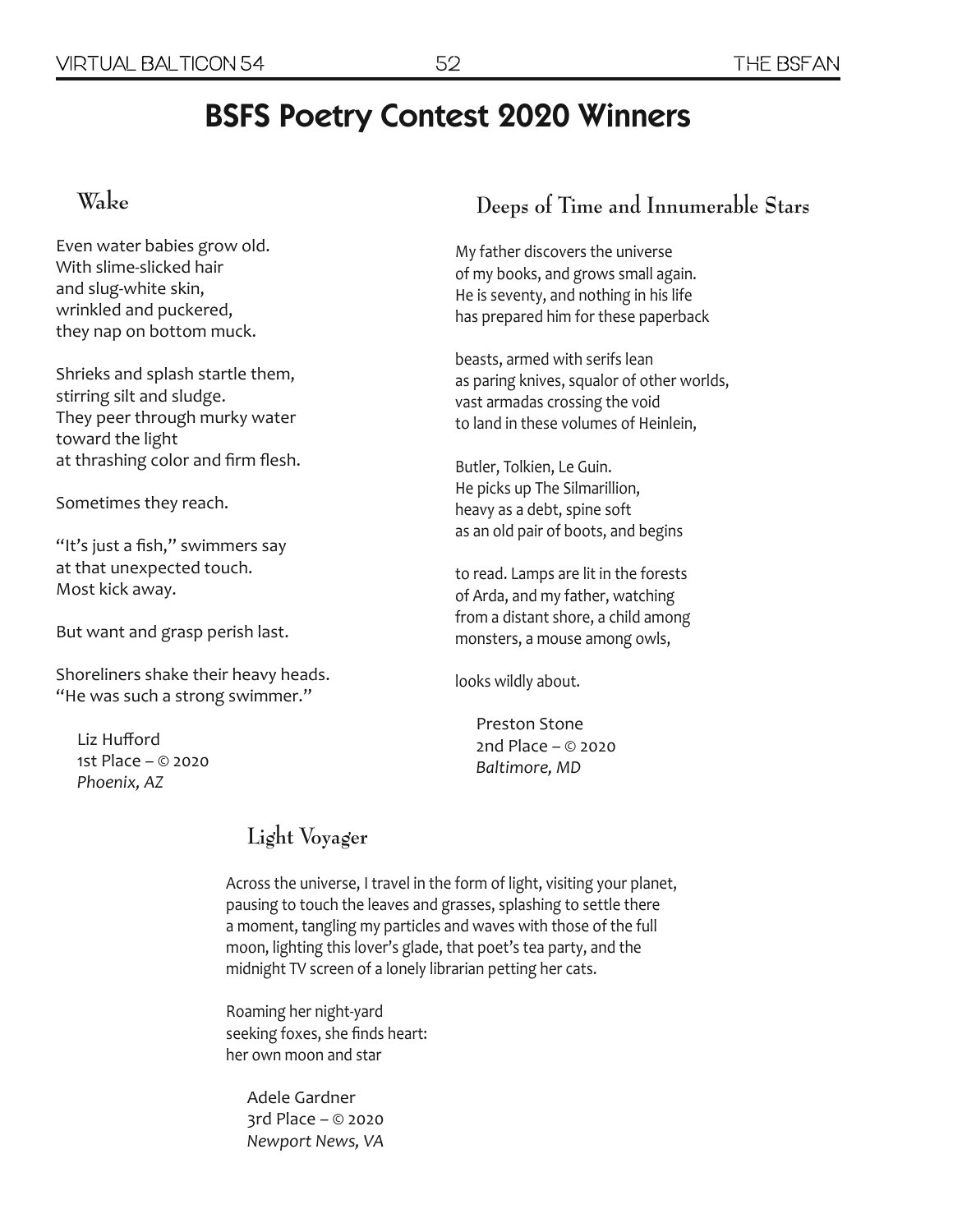# BSFS Poetry Contest 2020 Winners

## **Lilith**

She strides through fires with bare feet And silent eyes Her taloned fingers slice through the darkness And claim it for her own She finds what makes you human And whispers it to you With a voice like your favourite song With a voice like a chilling battle cry Until you climb the walls Her smiles are sadistic They send shivers up your spine She treats pain like A precious artefact She has the secrets of the universe Wrapped around her body like tinsel She has steel-capped teeth That drip with prayer Her serpent tongue tastes the air And her eyes flare wide You have never seen anything more terrifying Or more beautiful Than this girl

Quinn Brown Special Young Writers Award – © 2020 *Adelaide, Australia* 



### **Valkyrie Before Rain**

She was a plain Jane bird Silvery-blue billed crow Who croak sang like a damp Wind through a snapped pond reed Her faithful audience Was a half-dead, contorted tree Internally deaf to all her ponderings The day she took to wing A gray rain soaked the tree Ousting her to freedom And she learned that the sky Was better company

Megan M. Yu Honorable Mention – © 2020 *Lawrenceville, GA* 

## **Good Night**

The moon's bones protrude through pale skin. Wind plies its bow across the tree-branch violins. A wolf howls from everywhere but near.

Pale light never seemed more itinerant. And stars appear like sinking river stones. A shape moves through a wilderness more dreamlike than memory. It melts into your retina a moment before sleeping.

John Grey Honorable Mention – © 2020 *Johnston, RI* 

Library Lion  $\oslash$  2020 Lee Moyer